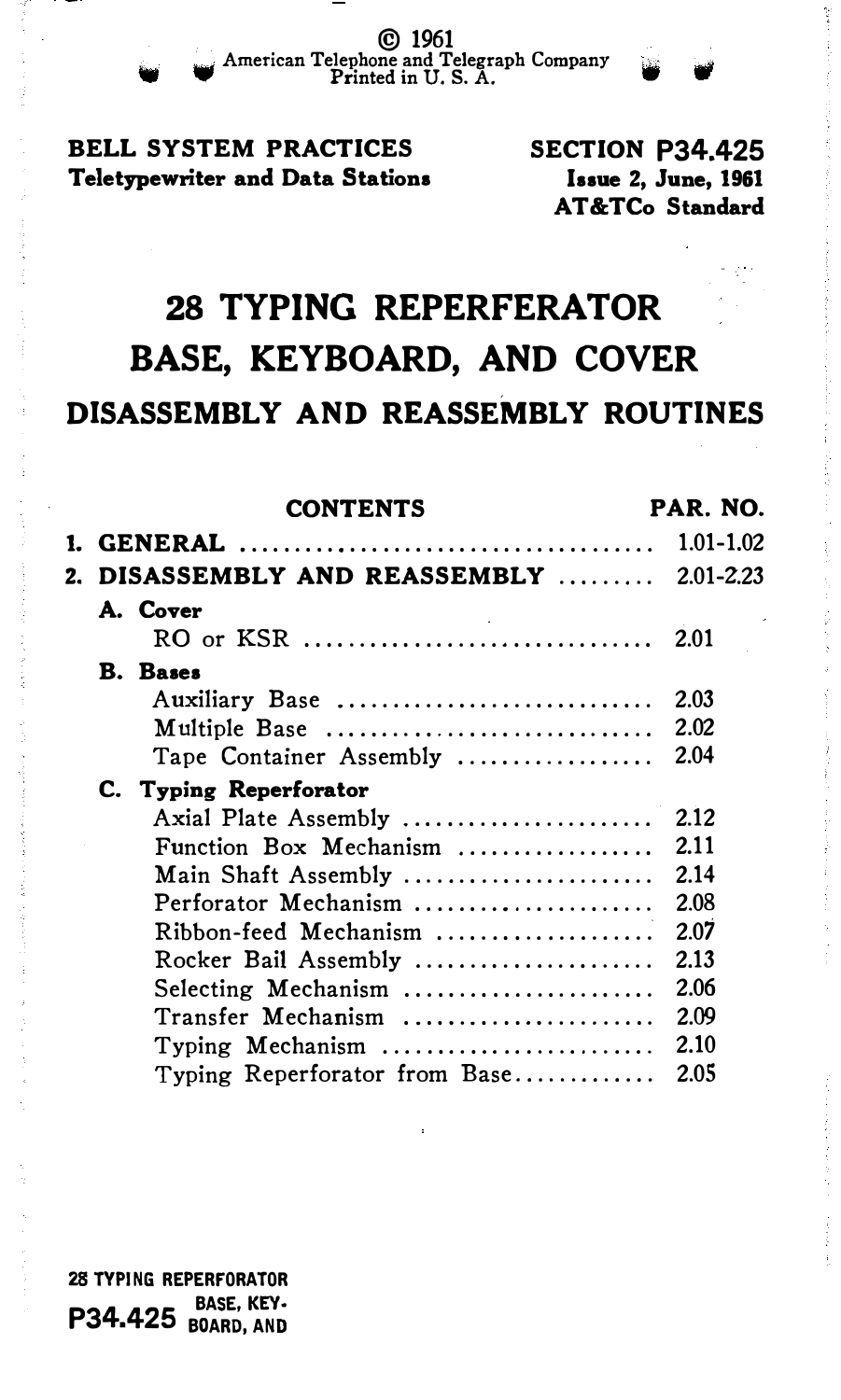## CONTENTS (Cont'd) PAR.NO.

| Character Counter Assembly  2.21           |  |
|--------------------------------------------|--|
|                                            |  |
| Keyboard Lock Ball Channel  2.20           |  |
| Keylever Guide Plate  2.19                 |  |
|                                            |  |
| Signal Generator Shaft Assembly  2.18      |  |
| Transfer Lever Locking Bail  2.17          |  |
|                                            |  |
| F. Electrical Service Unit  2.23           |  |
| 3. REFERENCE TO BELL SYSTEM PRACTICES 3.01 |  |

## 1. GENERAL

1.01 The procedures in this section will separate the 28 typing reperforator into its major subassemblies. The material in this section, together with that in the section entitled Teletypewriter Apparatus, Disassembly and Reassembly, General Information and Routines, gives the complete disassembly and reassembly procedures necessary for the maintenance of the 28 typing reperforator.

1.02 This section is reissued to include information for the keyboard and base of the send-receive typing reperfora-

tor and to bring the other information generally up to date. Because of the extensive changes, the marginal arrows are omitted.

## 2. DISASSEMBLY AND REASSEMBLY

#### A. Cover

2.01 To remove the cover on a receive only set, hold back the tension latch located on the inside front of the cover, and lift the cover from the base. On a send-receive set, move the **LOCK** handle which projects from the front of the set to the left, and lift the cover from the base.

Reassembly Note: To replace the cover, hold it over the base and lower it until the projections of its mounting brackets are accepted by the slots in the base plate. Make certain the cover is held by its fastening device.

• • I I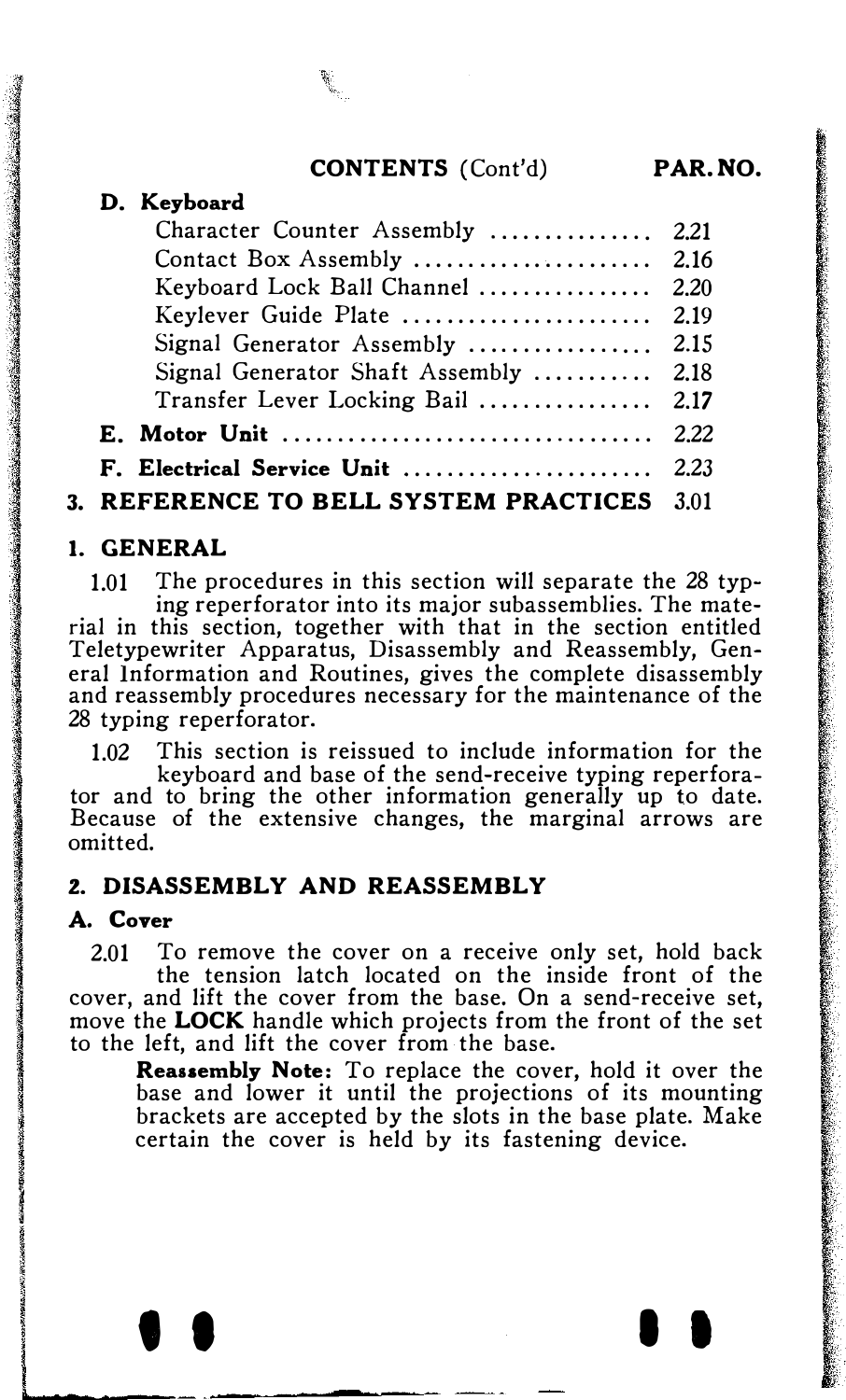#### B. Bases

2.02 To remove a multiple base from a multiple cabinet, remove the connectors from the typing reperforator. Remove the cables from the clamps on the base. Release the latch and remove the base by lifting it and sliding it forward.

## 2.03 To Remove an Auxiliary Base from an ASR Cabinet:

- (1) Disconnect the connectors terminating the cable leading from the power supply, the control panel, and the electrical service unit.
- (2) Remove the three mounting screws, lockwashers, flat washers, and star washers, from the base mounting posts. Lift the base from the cabinet.

Note: After reassembly, check the tape container adjustment.

#### 2.04 To Remove the Tape Container Assembly:

- (1) Where a tape-out switch is present, disconnect the plug from the electrical service unit.
- (2) Remove the two screws, lockwashers, and flat washers, that hold the assembly to the base.
- (3) Remove the tape container assembly.

#### C. Typing Reperforator

#### 2.05 To Remove the Typing Reperforator from Base:

- (1) Remove any electrical connections (selector magnet leads, connectors, etc) that would prohibit removal of the typing reperforator.
- 

(2) Remove the screw, lockwasher, and flat washer that secure the anchor bracket (at the lower left of the typing reperforator) to the base. Remove the three mounting screws, lockwashers, and flat washers from the frame. Remove the timing belt from the sprocket on the rear of the main shaft. Lift the typing reperforator from the base.

Note 1: A typing reperforator can be removed from a multiple base while the other units are in operation. Loosen the four mounting screws and relieve the tension on the timing belt (the main shaft and belt will be in motion). Slide the belt off the sprockets. Remove the mounting screws and lift the typing reperforator from the base.

Note 2: To remove the typing reperforator from the casting assembly on the keyboard base, remove the four screws that secure the typing reperforator. Remove the cable connector from the rear of the typing reperforator and lift the typing reperforator from the casting.

28 TYPING REPERFORATOR **P34.425** BASE, KEY-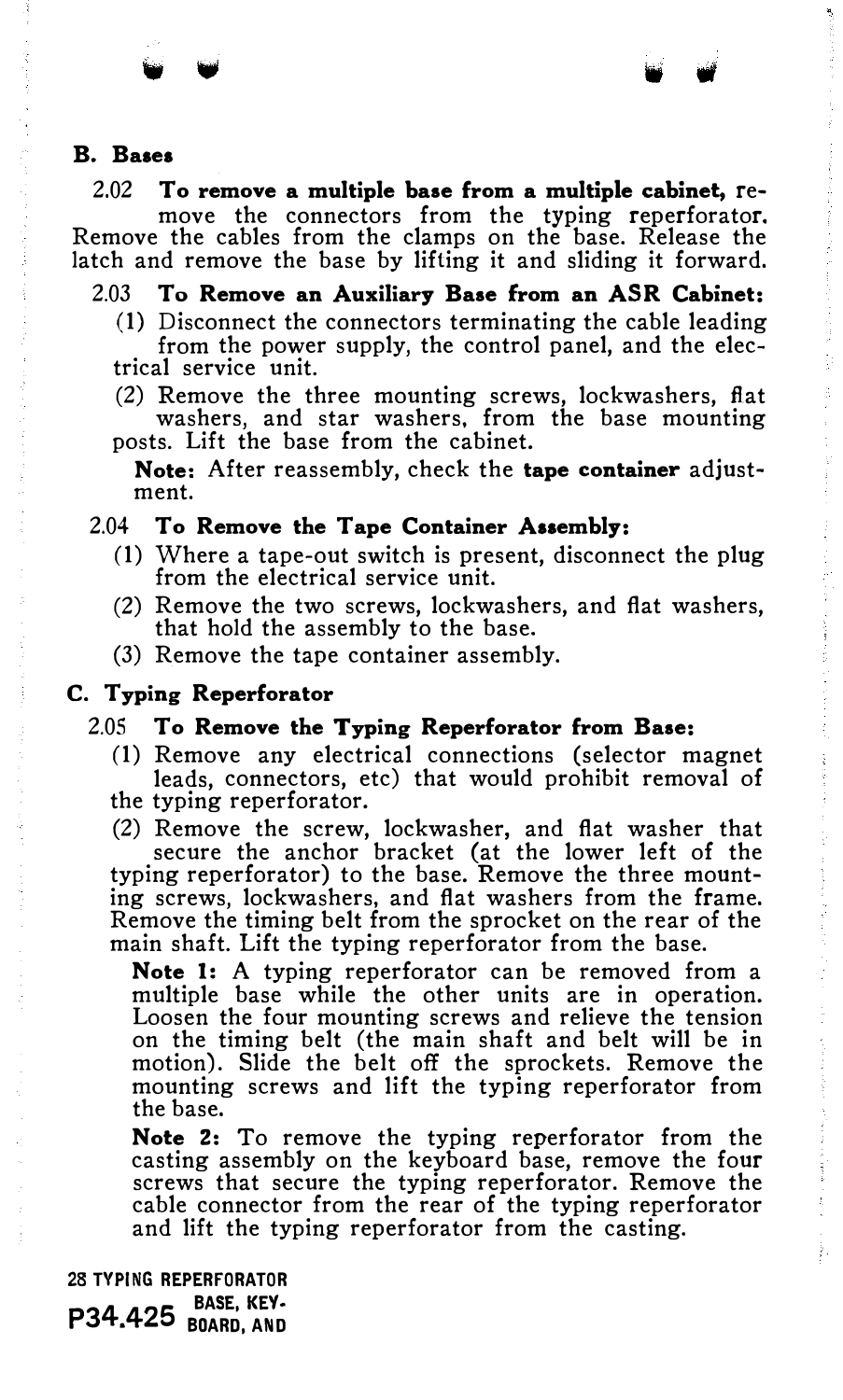Note 3: When replacing the receiving only reperforator, secure the typing reperforator to the base and then loosen the three mounting screws that hold the intermediate drive assembly (or variable speed drive mechanism) on the base. Install the timing belt and make the timing belt adjustment. Auxiliary or multiple typing reperforators should be installed with the mounting screws and anchor bracket screw finger tight. Install the timing belt on the sprockets and make the timing belt adjustment by adjusting the position of the typing reperforator. Tighten all mounting screws.

#### 2.06 To Remove the Selecting Mechanism:

(1) Remove the screw, lockwasher, and nut from the selector clutch drum. Place the reset bail in its raised position. Hold the stoparm and marking locklever away from the cam and remove the cam clutch assembly. The assembly should come off easily. Do not force.

(2) Unhook the function clutch latchlever spring. Remove the spring post, lockwasher, and nut. Remove the screw and lockwasher from the rear of the main frame. Remove the oil wick, screw, lockwasher, and wick holder. Remove the selecting mechanism.

2.07 To remove the ribbon-feed mechanism, remove the ribbon; remove the two mounting screws and lockwashers ; remove the ribbon-feed mechanism.

#### 2.08 To Remove the Perforator Mechanism:

(1) Remove the rocker spring and disconnect the perforator drivelink from the rocker arm.

(2) Remove the shoulder screw and lockwasher, and the mounting screws, lockwashers, and fiat washers, that fasten the rear plate to the main plate. Remove the perforator mechanism.

Note: When remounting the perforator mechanism, make certain that the reset bail fits in the fork of the reset bail triplever and that the print hammer fits in its slot in the mechanism.

2.09 To remove the transfer mechanism, remove the main triplever spring. Remove the mounting screws, lockwashers, and fiat washers from the transfer mounting bracket. Remove the transfer mechanism.

#### 2.10 To Remove the Typing Mechanism:

(1) Remove the operating blade from the rocker bail assembly by removing the two mounting screws, lockwashers, washers, and shims. Remove the retaining ring and dis-

• • I I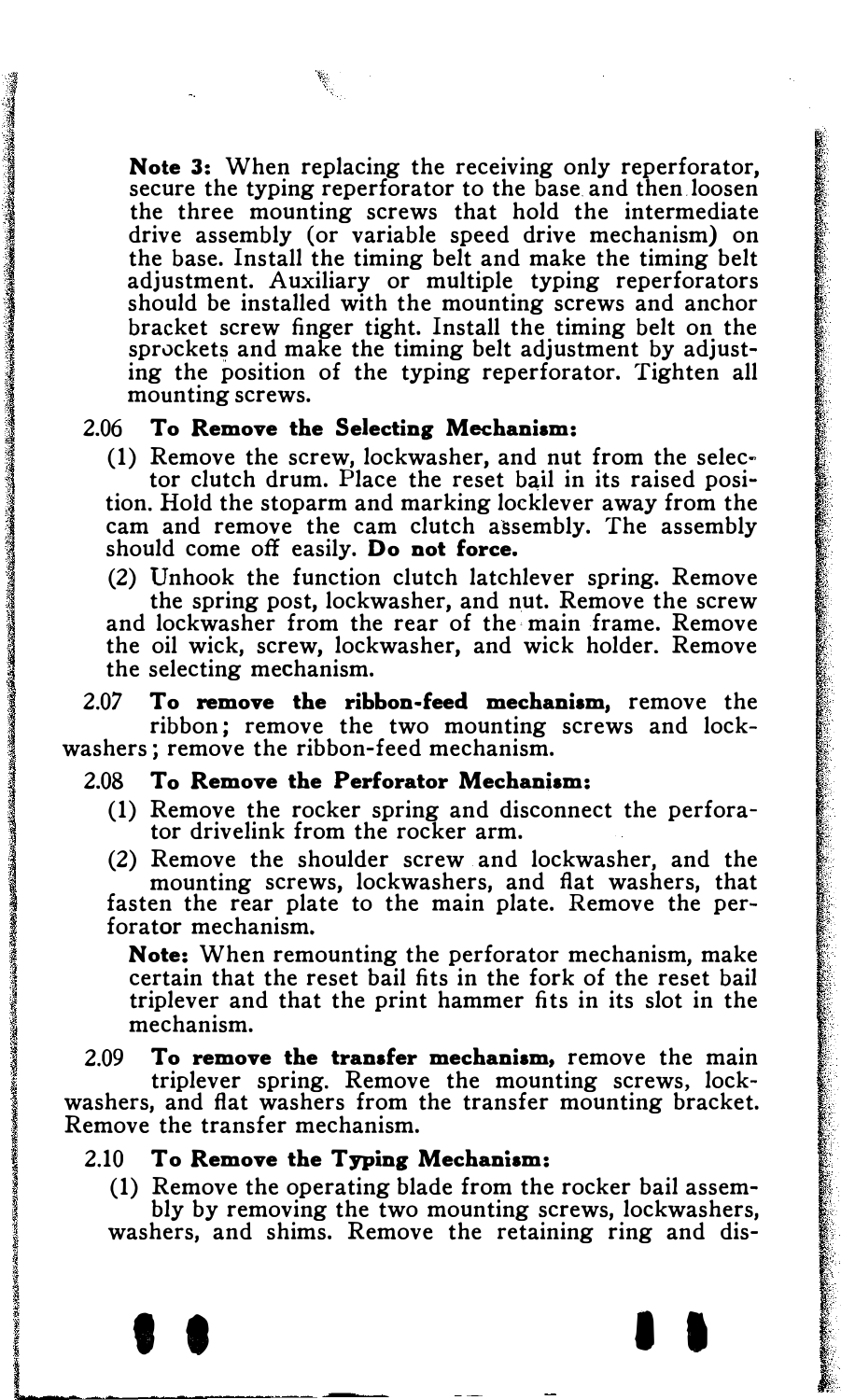connect the printing triplink. Remove the nut, lockwasher, and flat washer from the eccentric on the rocker bail and disconnect the oscillating drivelink. Remove the drive arm spring from the accelerator and the spring from the function blade lifter.

(2) Remove the screw and lockwasher that fasten the lifter

plate to the mounting bar on the frame. Remove the screw and lockwasher that secure the axial bracket mounting to the axial post on the frame. Remove the screw (with lockwasher and flat washer) that fastens the function box front plate to the main plate. Remove the retaining ring from the idler gear eccentric shaft and remove the eccentric shaft, idler gear, and special nut and lockwasher by removing the mounting screw. Remove the three screws, lockwashers, and flat washers that secure the front plate to the frame. Remove the typing mechanism from the frame assembly.

2.11 To remove the function box mechanism, remove the mounting screw, lockwasher, and flat washer, that passes through the function box rear plate and spring bracket into the front plate. Remove the function box from the typing mechanism.

## 2.12 To Remove the Axial Plate Assembly:

(1) Remove the correcting drivelink spring. Remove the correcting drivelink by removing the retaining ring. Disconnect the ribbon guide from the ribbon oscillating lever by removing the retaining ring that secures it.

(2) Remove the three mounting screws and lockwashers from the axial mounting bracket. Remove the axial plate assembly.

Note: To remount the axial plate assembly, reverse the procedure used to remove it. The rearmost tooth of the rack on the typewheel shaft must mesh with the rearmost tooth space in the axial sector, and the forward tooth on the sector must mesh with the second tooth space on the shaft. There is an extra tooth space on the forward portion of the shaft's rack.

#### 2.13 To Remove the Rocker Bail Assembly:

(1) Disconnect the printing drivelink by removing the re-

taining ring at its left end. Remove the nut, lockwasher, flat washer, felt washer, bushing, and screw from the operating blade mounting bail.

(2) Remove the nut, lockwasher, and adjusting lever guide, and remove the rocker bail shaft. Remove the rocker bail.

28 TYPING REPERFORATOR BASE, KEY· P34.425 BOARD, AND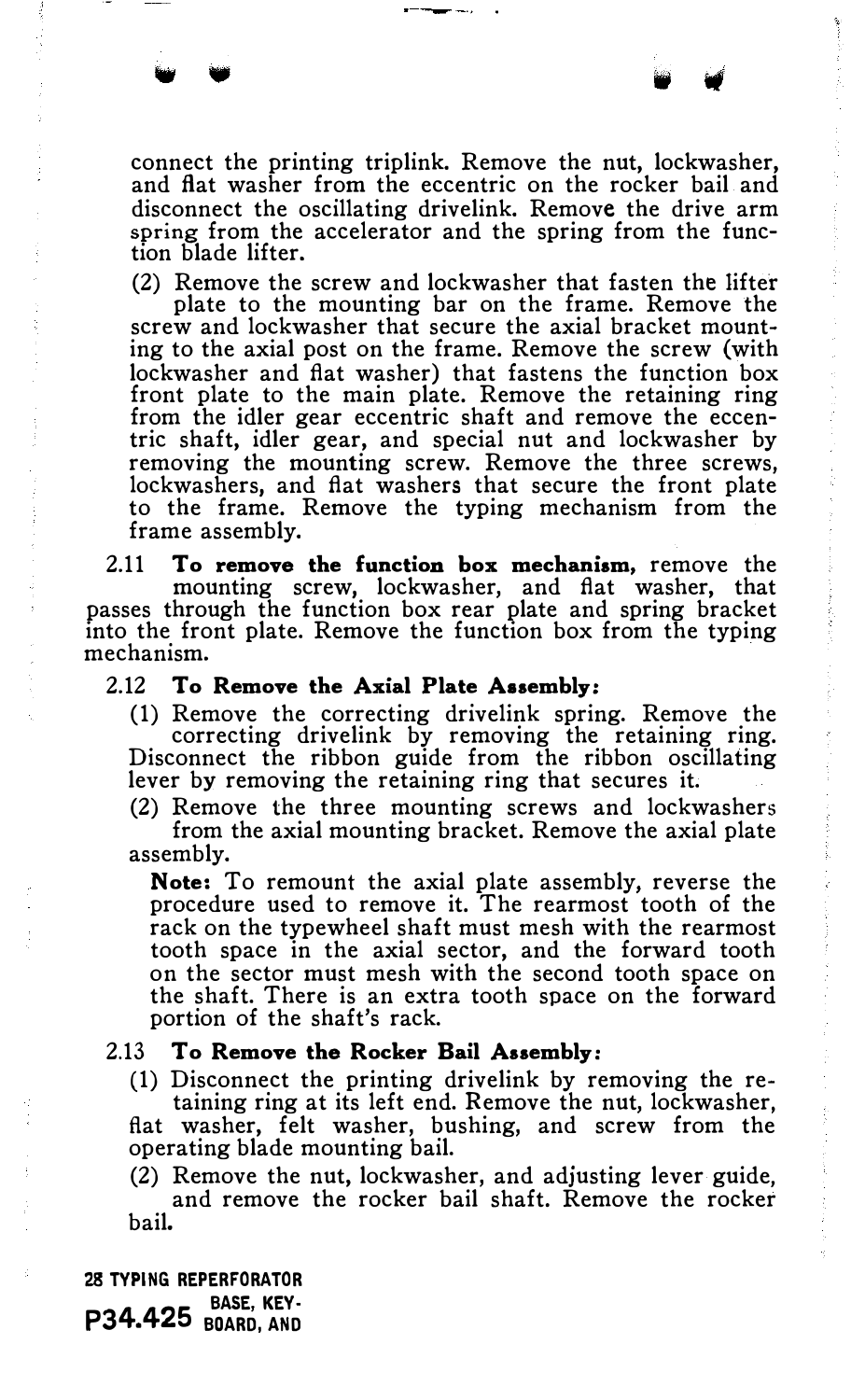## 2.14 To Remove the Main Shaft Assembly:

(1) Remove the spring from the function clutch latchlever. Remove the retaining ring, spring washer, and flat washers from the forward end of the main shaft.

(2) Remove the screw and lockwasher (if present), from the

function clutch drum. Remove the screw and lockwasher from the collar. Remove the screw and lockwasher from the bearing clamp.

(3) Pull the main shaft out of the rear of the unit, removing the cam clutch and the collar.

Note: When the main shaft is inserted into the cam clutch, hold the latter firmly, so that the drum is not pushed off the clutch, and compress the drum and cam disc together so that the holes in the drum and clutch bearings are aligned.

## D. Keyboard

**Jahroopseumanis**<br>I

llanguage (en 1930)<br>1910<br>1910 - Carl Barnett, actric actric (en 1930)

#### 2.15 To Remove the Signal Generator Assembly:

- (1) Remove the subcasting with the typing reperforator.
- (2) Remove the contact box cover, and disconnect the signal line leads from the contact terminals.
- (3) Remove the two screws at the front of the signal generator frame and the screw at the right rear of the frame, that fasten the frame to the base.
- (4) Lift the signal generator carefully, while holding the universal bail back so that the nonrepeat lever clears and its spring is not excessively stretched.

Caution: If the nonrepeat lever gets pulled down approximately 90 degrees from the normal position, its spring might be stretched beyond its elastic limits, which will cause malfunction of the assembly.

## 2.16 To Remove the Contact Box Assembly:

- (1) Remove the contact box cover and disconnect the signal line leads.
- (2) Unhook the drivelink spring.
- (3) Remove the two screws at the front of the front plate which hold the contact box assembly.
- (4) Disengage the drivelink from the transfer bail and lift off the assembly. It is more economical to replace an entire contact assembly if the contacts need replacement.

#### 2.17 To Remove the Transfer Lever Locking Bail:

(1) Remove the signal generator assembly from the keyboard (see 2.15).

 $\bullet$  . In the set of  $\bullet$  . In the set of  $\bullet$  . In the set of  $\bullet$  . In the set of  $\bullet$  . In the set of  $\bullet$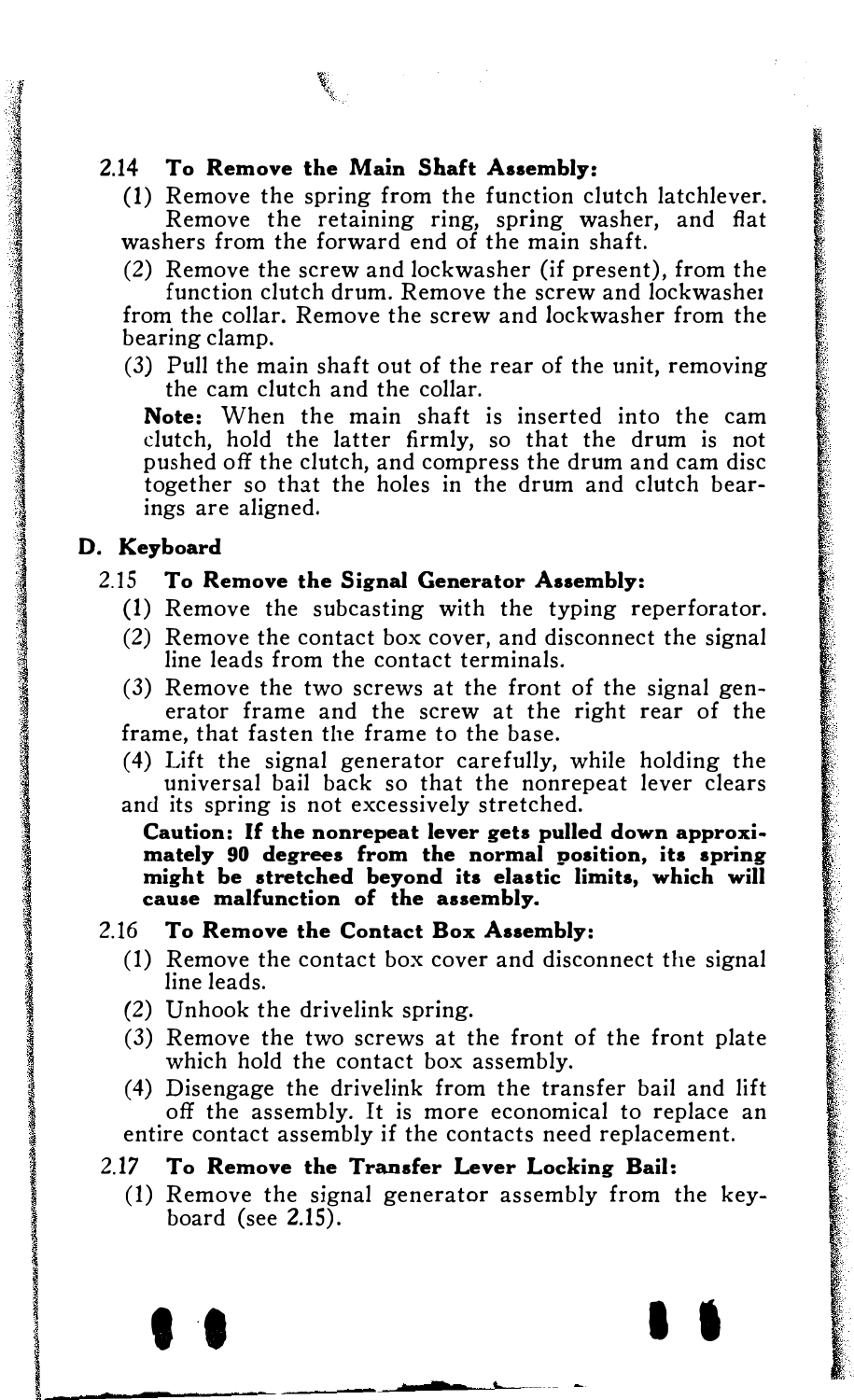(2) Remove the contact box assembly (see 2.16).

• •

- (3) Remove the transfer lever locking bail spring.
- (4) To remove the locking bail, trip the clutch and rotate

the shaft until the cam is positioned so that the bail can be unhooked and dropped from its guide post. Turn the locking bail clockwise until it is at right angles to the guide, and extract it from the bottom of the frame.

Note: It may be necessary to move the shaft back and forth to position the cam for maximum clearance.

#### 2.18 To Remove the Signal Generator Shaft Assembly:

- (1) Remove the transfer lever locking bail (see 2.17).
- (2) Remove the two screws which mount the clutch shaft

rear mounting plate to the signal generator frame, and remove the nut which locks the shaft to the front of the frame.

(3) Hold the clutch latchlever and the clutch stoplever away, and pull back on the shaft rear mounting plate to disengage the shaft from the front plate.

(4) Remove the entire cam, clutch, and shaft assembly, by rotating it to clear the various transfer levers. The codebar bail eccentric follower, the felt washer, and the cam spacer will fall free. These must be repositioned before reassembly.

(5) To take the cam (with clutch assembly) off the shaft, disengage the clutch by holding the clutch shoe lever against the stop lug and slide the cam and clutch off.

#### 2.19 To Remove the Keylever Guide Plate:

- (1) Remove the spacebar by unscrewing the two shoulder screws that fasten it to the spacebar bail.
- (2) Remove the screw on the keylever guide plate under the spacebar and the two screws in the upper corners of
- the plate which hold the plate to the frame.
- (3) Work the guide off the keytops and let them fall free. Note: To replace the guide plate, flop all the keylevers to the rear. Place the front end of the guide plate on the frame and push the keylevers into their respective holes, starting with the bottom row and proceeding upward.

#### 2.20 To Remove the Keyboard Lock Ball Channel:

- (1) Remove the keylever guide plate (see 2.19).
- (2) Remove the two channel mounting screws at the left and right ends.

28 TYPING REPERFORATOR **P34.425** BASE, KEY-